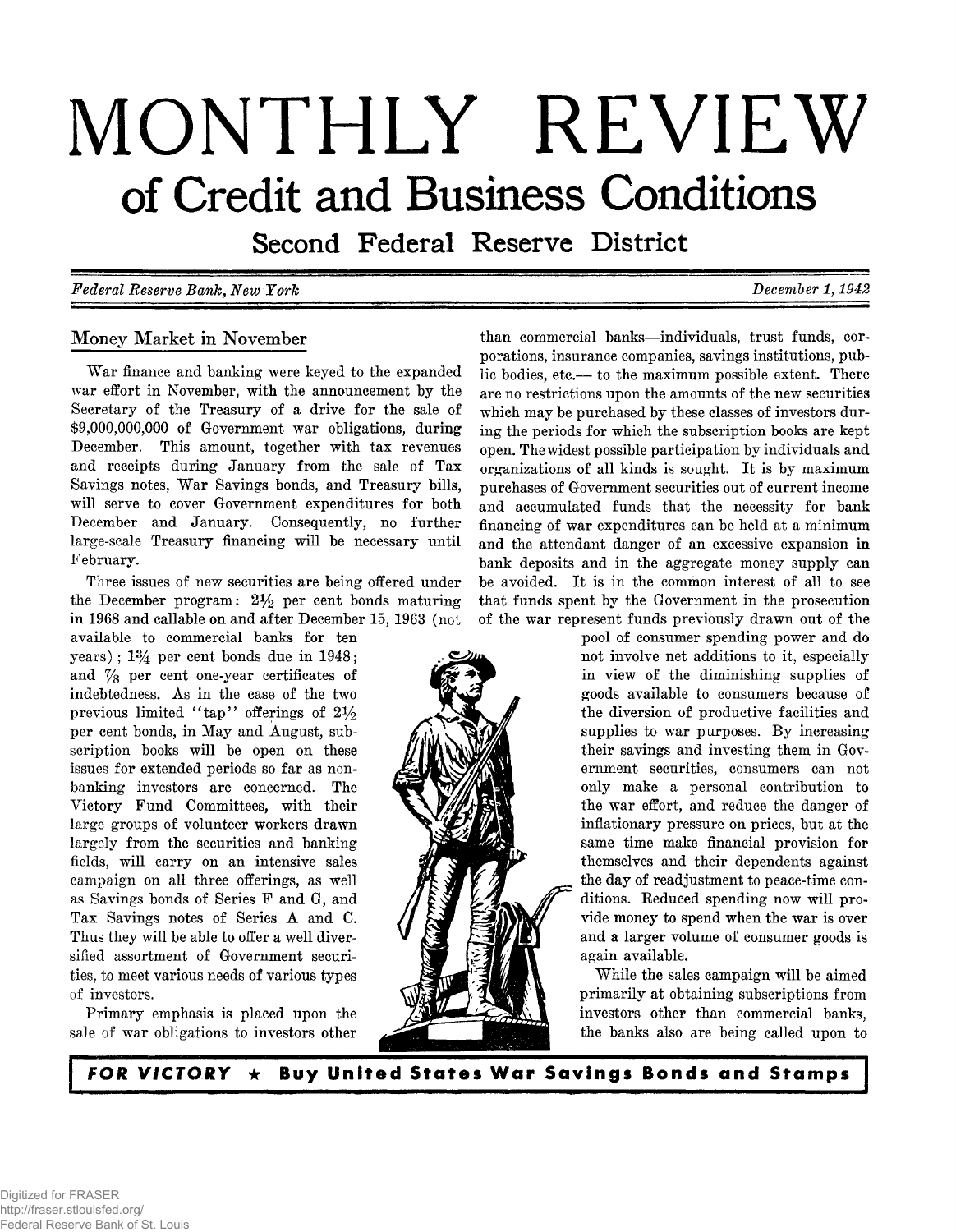**play their part. The Secretary of the Treasury has an**nounced that offerings of the 1<sup>3</sup>/<sub>4</sub> per cent bonds and the **% per cent certificates of indebtedness, in the amount of \$2,000,000,000 each, will be made to commercial banks as a part of the December program. In the case of bank subscriptions, the books will be kept open only for a brief period, and subscriptions in excess of \$100,000 will be allotted on a pro rata basis. In addition to making payments for their own subscriptions, the banks will also have to be prepared to meet the payments drawn on them for subscriptions by their customers. W hile the payments will be spread out to some extent during the month of December, and the banks will not be called upon to meet payments for the entire \$9,000,000,000 or more of securities on a single date, the operation is of such magnitude that it will be necessary for the banks to consider carefully the methods by which they are to make the payments. On November 20 this bank issued a circular to all banks in the District calling their attention to the advantages of qualifying as special depositaries of the Government, so that they will be able to make payments for their own subscriptions and for those of their cus**tomers by crediting a "War Loan Deposit Account" on **their books to whatever extent seems necessary or desirable, instead of making cash payments in full.**

#### **U se of W ar L o a n D eposit A cc o u n t s**

**Use of the book credit method of payment for new issues of Government securities provides an effective mechanism for smoothing the impact of Government financial operations upon the banks. To the extent that** the book credit method of payment is utilized—in con**nection either with customers' subscriptions or subscriptions for banks' own portfolio— bank reserves are not immediately affected by payments for new Government** security issues. As the calls for repayment of the War **Loan deposits are issued, banks tend to lose reserve funds, but, inasmuch as the calls are made to provide the Government with money to meet expenses, there is a compensating volume of Government checks being** deposited with banks. It is true that War Loan account **withdrawals and receipts of Government checks may not balance up closely in the case of particular banking institutions, but for the banks taken as a whole, except when Treasury deposits with the Federal Reserve Banks are temporarily increasing or decreasing, the return flow of funds to the banks from the Treasury is equal to the flow of funds to the Treasury.**

By making adequate use of this procedure, the banks **can prevent the concentration of two months' Treasury financing in one from causing any unusual disturbances to their reserve positions. Immediate cash payments for**

**the securities issued in December can be limited to the amounts the banks are readily prepared to make, and these funds, together with Treasury receipts from quarterly income tax collections, undoubtedly will be paid out rapidly by the Government. Treasury withdrawals** of deposits credited to War Loan accounts in payment **for securities sold in December will be made only as the funds are needed to meet Government disbursements. Moreover, means are available through the Federal Reserve System for meeting any temporary periods of strain upon bank reserves that may occur during the course of the month. Aside from the fact that many banks have excess reserves which may be drawn against, the System has been contributing heavily to the maintenance of bank reserves through open market operations, and in addition the Reserve Banks stand ready to assist member banks in meeting any needs for reserves which may arise, by purchasing Treasury bills at a fixed rate and by making advances to them at low rates of interest.**

#### **FINANCING OF WAR EXPENDITURES IN NOVEMBER**

**During November there was an absence of major new security offerings by the Government. Beyond funds made available through revenue receipts, the Treasury's heavy cash requirements were largely met by withdrawals** from War Loan deposit accounts, by receipts from current sales of War Savings bonds and Tax Savings notes, **by net receipts from weekly Treasury bill offerings, and by the net proceeds of the Treasury certificate sale on November 2.**

The Government's War Loan deposits in the banks, **which had been built up to a level in excess of \$3,800,000,000 during the third week of October, as a result of book credit payments on the Treasury note and bond issues sold during October, amounted to approximately \$3,400,000,000 at the beginning of November. The % per cent one-year certificates of indebtedness, which had been offered late in October, yielded the Treasury, on November 2, \$530,000,000 in excess of the amount** needed to pay off the maturing issue of  $\frac{1}{2}$  per cent certifi**cates. Thus, the necessity for issuing calls against the** War Loan account deposits was obviated during the first **few days of the month. Between November 5 and Novem**ber 23, however, withdrawals from War Loan deposit **accounts provided the m ajor part of the Treasury's cash requirements; calls for repayment reached an aggregate of \$2,125,000,000. The four weekly offerings of Treasury bills, in the amount of \$500,000,000 each, provided an aggregate of \$600,000,000 above the amounts needed to pay off maturing issues. Sales of Savings bonds and Tax notes supplemented these sources of Treasury receipts, especially toward the end of the month.**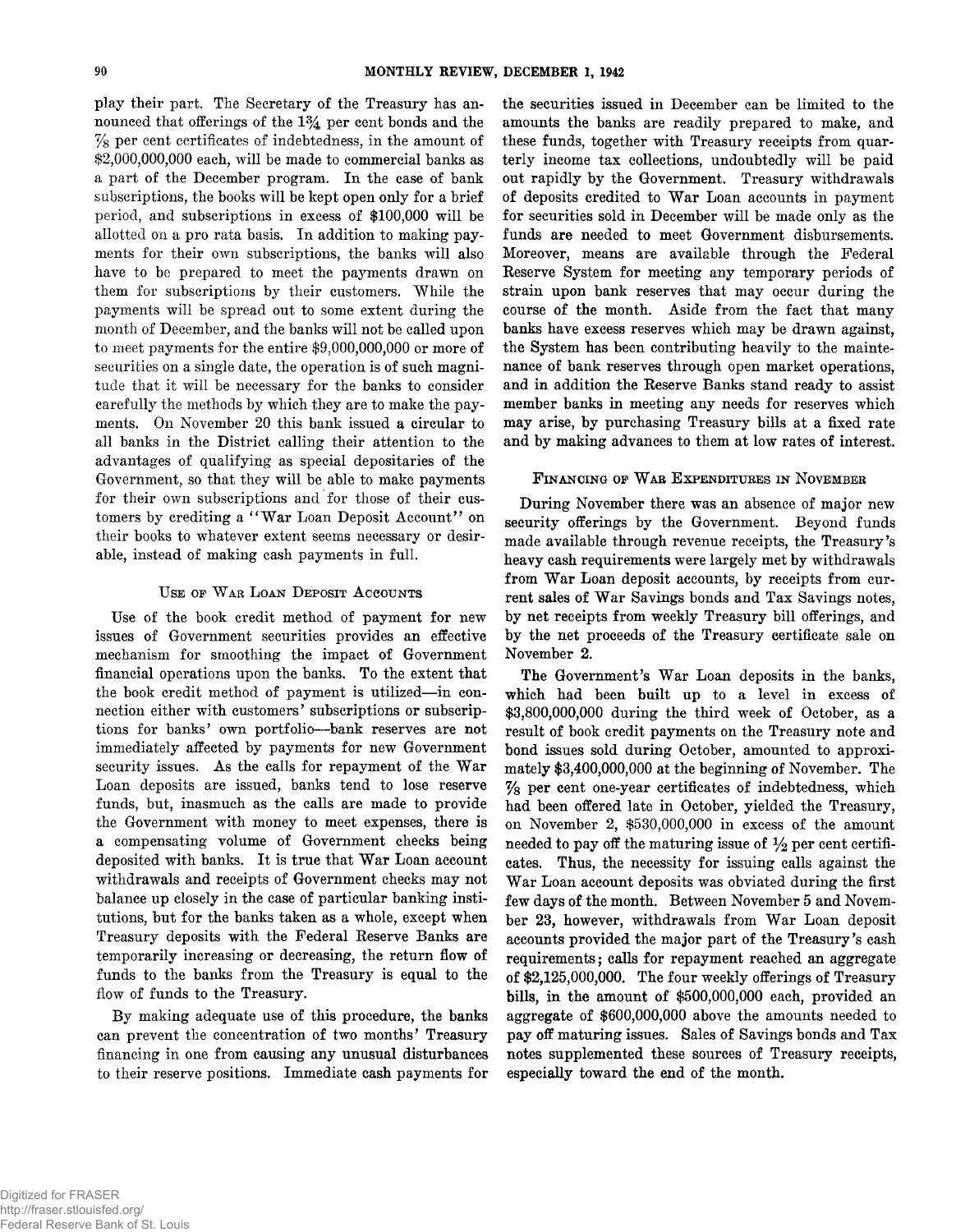# **<sup>M</sup> e m b e r<sup>B</sup> a n k<sup>E</sup> x c e s s<sup>R</sup> e s e r v e s Money Rates in New York**

**Between October 21 and November 25, excess reserves of all member banks showed a net increase, and in central reserve New York City banks were maintained in substantial volume. The outflow of funds from New York to other parts of the country, in considerably diminished volume as compared with the previous month, was more than counterbalanced by further heavy Reserve Bank purchases of Government securities, and excess reserves at these banks amounted to \$550,000,000 on November 25 as compared with \$520,000,000 on October 21. For all member banks, excess reserves advanced from \$2,350,000,000 on October 21 to \$2,520,000,000 on November 25. The increase in currency circulation throughout the country amounted to \$650,000,000 over the five weeks, drawing down member bank reserve balances correspondingly, and reserve requirements for all member banks advanced \$270,000,000. These factors tending to reduce excess reserves were, however, more than compensated for by a reduction in Treasury deposits with the Federal Reserve Banks and by Reserve Bank purchases of Government securities. Government security holdings of the twelve Federal Reserve Banks showed a net increase of \$618,000,000 over the five weeks, through enlarged holdings of Treasury notes, bonds, and certificates of indebtedness. On the other hand, Treasury bill holdings were reduced by \$104,000,000, principally as a result of resales to banks of bills which had been purchased from them by the Reserve Banks under resale agreements.**

#### **Member Bank Credit**

**Compared with other recent periods, the \$191,000,000 increase in total loans and investments of the weekly reporting member banks in 101 cities during the four weeks ended November 18 was relatively small. This was due primarily to the fact that during the period the Treasury raised only \$1,100,000,000 of new money through the sale of public marketable issues and, as a result, member banks added relatively fewer Government securities to their investment portfolios than had been the case in most recent months. In the 100 cities outside New York total loans and investments of the reporting member banks rose \$212,000,000, while in New York City they declined \$21,000,000.**

**In New York City holdings of Government securities of the weekly reporting member banks rose \$181,000,000. This was accounted for by an increase of \$166,000,000 in certificates of indebtedness, comprising primarily purchases of the November 2 issue, and a \$346,000,000 increase in Treasury bills, which amounted to over half**

|                                                                                  |                                                                                                                                                                                                                                                                                                                        | Nov. 29, 1941 Oct. 31, 1942 Nov. 28, 1942                |                   |
|----------------------------------------------------------------------------------|------------------------------------------------------------------------------------------------------------------------------------------------------------------------------------------------------------------------------------------------------------------------------------------------------------------------|----------------------------------------------------------|-------------------|
| $Stock$ Exchange call loans                                                      |                                                                                                                                                                                                                                                                                                                        | *1 $\frac{1}{2}$<br>$\frac{5}{4}$ = 34<br>$\frac{5}{10}$ |                   |
| Stock Exchange 90 day loans<br>Prime commercial paper-4 to 6 months              | $^{*1}$ $\frac{1}{2}$ $\frac{1}{4}$ $\frac{1}{4}$ $\frac{1}{4}$ $\frac{1}{4}$ $\frac{1}{4}$ $\frac{1}{4}$ $\frac{1}{4}$ $\frac{1}{4}$ $\frac{1}{4}$ $\frac{1}{4}$ $\frac{1}{4}$ $\frac{1}{4}$ $\frac{1}{4}$ $\frac{1}{4}$ $\frac{1}{4}$ $\frac{1}{4}$ $\frac{1}{4}$ $\frac{1}{4}$ $\frac{1}{4}$ $\frac{1}{4}$ $\frac{$ |                                                          | $*1\frac{1}{4}$   |
| $Bills - 90$ day unindorsed                                                      |                                                                                                                                                                                                                                                                                                                        |                                                          | $\frac{5}{6}$ - % |
| Average yield on taxable Treasury notes                                          |                                                                                                                                                                                                                                                                                                                        |                                                          |                   |
| $(3-5 \text{ years}) \dots \dots \dots \dots \dots \dots$                        | 0.94                                                                                                                                                                                                                                                                                                                   | 1.28                                                     | 1.28              |
| Average yield on tax exempt Treasury                                             |                                                                                                                                                                                                                                                                                                                        |                                                          |                   |
| bonds (not callable within 12 years).<br>Average yield on taxable Treasury bonds | 1.92                                                                                                                                                                                                                                                                                                                   | 2.05                                                     | 2.09              |
| $(not$ callable within 12 years)                                                 | 2.24                                                                                                                                                                                                                                                                                                                   | 2.33                                                     | 236               |
| Average rate on latest Treasury bill sale                                        |                                                                                                                                                                                                                                                                                                                        |                                                          |                   |
| $91$ day issue                                                                   | 0.267                                                                                                                                                                                                                                                                                                                  | 0.373                                                    | 0.370             |
| Reserve Bank discount rates:                                                     |                                                                                                                                                                                                                                                                                                                        |                                                          |                   |
| On advances to member banks se-                                                  |                                                                                                                                                                                                                                                                                                                        |                                                          |                   |
| cured by Government obligations<br>callable or maturing in one year              |                                                                                                                                                                                                                                                                                                                        |                                                          |                   |
| or less                                                                          |                                                                                                                                                                                                                                                                                                                        | ⅓                                                        | ⅓                 |
| On other advances to member banks                                                |                                                                                                                                                                                                                                                                                                                        |                                                          |                   |
| secured by Government obliga-                                                    |                                                                                                                                                                                                                                                                                                                        |                                                          |                   |
| tions, and on rediscounts                                                        |                                                                                                                                                                                                                                                                                                                        |                                                          |                   |
| Reserve Bank buying rate for 90 day                                              |                                                                                                                                                                                                                                                                                                                        |                                                          |                   |
| $indorsed \; \text{bills} \ldots \ldots \ldots \ldots \ldots$                    | ⅓                                                                                                                                                                                                                                                                                                                      | ⅓                                                        | ⅓                 |
|                                                                                  |                                                                                                                                                                                                                                                                                                                        |                                                          |                   |

**\* Nominal.**

**the \$600,000,000 increase in total bills outstanding. Offsetting these increases, New York City banks reduced their holdings of Treasury notes by \$245,000,000, and over the same period sold \$83,000,000 of Treasury bonds. In addition, there was a sharp decline of \$101,000,000 in their holdings of other securities, chiefly municipal and local housing authority obligations. Outside New York, reporting member banks added \$311,000,000 to their holdings of Government securities; their portfolios of certificates of indebtedness rose by \$218,000,000 and Treasury bills by \$151,000,000. On the other hand, holdings of Treasury notes and bonds declined \$28,000,000 and \$33,000,000, respectively. Other securities declined \$31,000,000.**

**During the four weeks, October 21 to November 18, total loans of the New York City banks were reduced by \$101,000,000. There was a net contraction of \$39,000,000 in the volume of commercial, industrial, and agricultural loans and of \$47,000,000 in loans to security brokers and dealers. In the 100 cities outside New York the reduction in loans amounted to \$68,000,000. The largest declines were \$19,000,000 in commercial, industrial, and agricultural loans and \$25,000,000 in the " all other" loan classification which includes consumer credit.**

U. S. Government deposits at the reporting member **banks, which had been built up \$1,979,000,000 to \$3,103,000,000 during the preceding four weeks' period, were sharply reduced during the four weeks ended November 18. In New York City such deposits declined \$714,000,000, and in the 100 other cities \$689,000,000. During the same period adjusted demand deposits rose \$485,000,000 in New York City and \$782,000,000 in the 100 other cities.**

#### **War Financing**

**In contrast to the four to six billion dollar totals of other recent months, net public borrowings of the Treas-**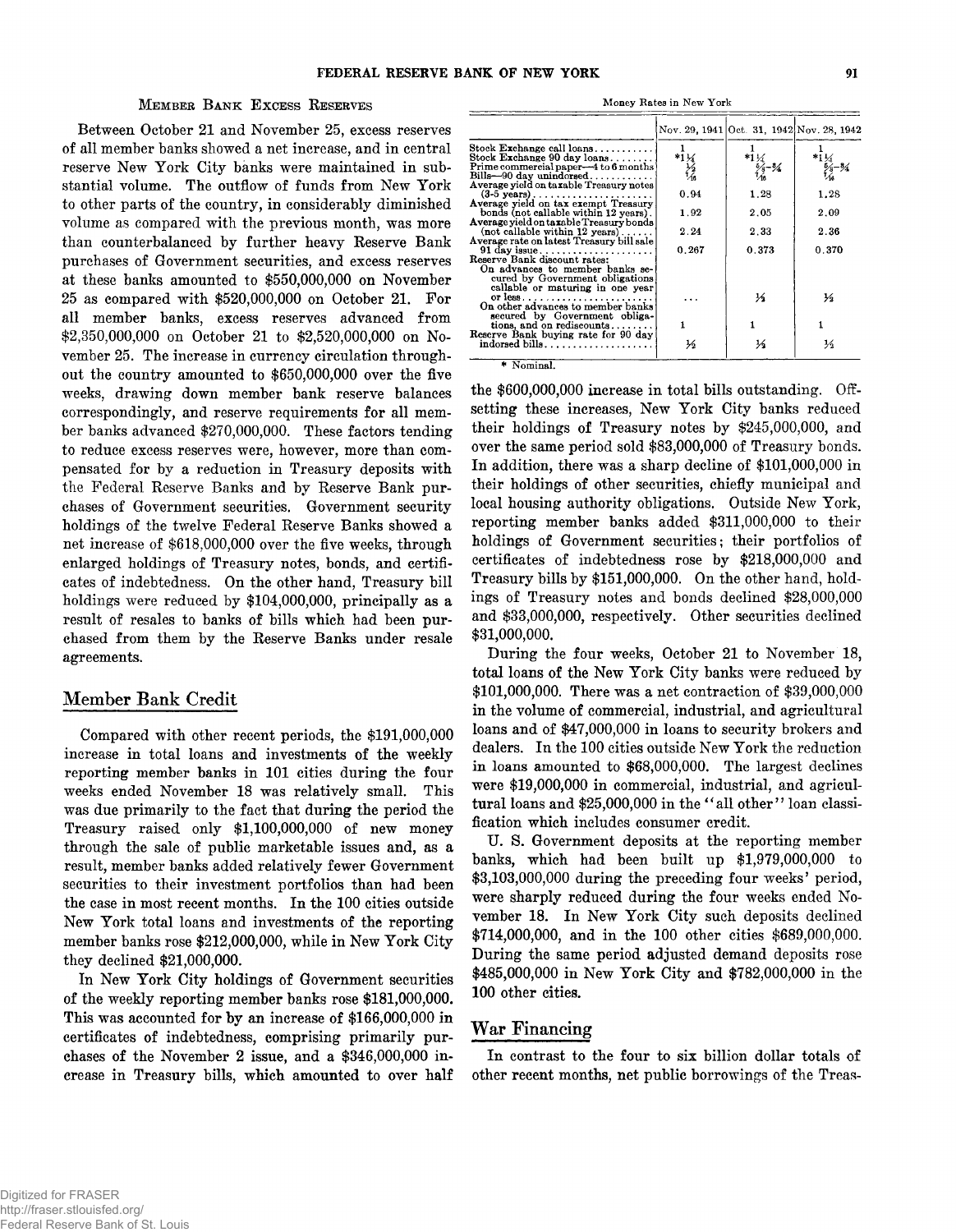**ury in November amounted to only about \$2,600,000,000. Government expenditures were met to a large extent by drawing down balances accumulated from securities sold during October. The distribution of November borrow**ing was as follows:

**\$700,000,000— W a r Savings bonds (estimated) 800.000.000— Tax Savings notes (estimated net receipts) 600.000.000— Treasury bills (net receipts) 530.000.000— % per cent certificates of indebtedness (net)**

It was estimated, on the basis of the Daily Treasury **Statement for November 27, that the Treasury received** somewhat more than \$700,000,000 from the sale of War **Savings bonds during November; this compared with a quota for the month of \$800,000,000 and with sales for October reported at \$814,000,000. In the Second Federal** Reserve District, an estimated \$110,000,000 of War Sav**ings bonds were sold during November by agencies other than post offices; during the previous month these sales totaled \$125,000,000. Decreased sales, other than under the payroll deduction plan, of the Series E bonds apparently accounted for the major part of this month-tomonth decline in the District total.**

**Irregular fluctuations from one month to another in** sales of War Savings bonds principally reflect changes **in the volume of sales on single subscriptions. These fluctuations conceal a remarkably steady rise in the** amounts sold under the payroll deduction plan. As **shown in the accompanying diagram, the monthly total of deductions from salaries and wages for the purchase** of War Savings bonds had increased from \$5,000,000 last **December to \$287,000,000 in October. The October figure represented nearly 8 per cent of the pay of the more**



Aggregate Dollar Amount Deducted for Purchases of War Savings Bonds Under Payroll Savings Plans, as Reported by U. S. Treasury

**than 21,000,000 workers participating in these payroll** allotment plans. As a part of the December financing program, discussed earlier in this Review, the War Sav**ings staff will intensify its drive during the coming month to add more workers to those already covered.**

About \$600,000,000 in "new money" was raised from **the sale of Treasury bills during November as new issues of \$500,000,000 weekly replaced maturities of \$350,000,000. Sales of Tax Savings notes are estimated at about \$800,000,000 for the month, as compared with slightly over \$920,000,000 in each of the two preceding** months and about \$400,000,000 monthly during May-**August. Except during the quarterly tax months, these sales have usually been offset to only a relatively small degree by redemptions in payment of taxes or for cash.**

The  $\frac{7}{8}$  per cent certificates of indebtedness due No**vember 1, 1943 were offered in the amount of approximately \$2,000,000,000 on October 26, but payment was** not made until the date of issue on November 2. Of **the \$2,035,000,000 raised from this financing, about \$1,500,000,000 provided for the redemption on Novem**ber 2 of maturing  $\frac{1}{2}$  per cent certificates. Subscrip**tions to the new issue totaled \$3,105,000,000, of which \$1,616,000,000 were entered in the Second Federal Re**serve District. As in the case of the Treasury bond and **note issues offered on October 8, subscriptions from all subscribers other than banks which accept demand deposits (totaling \$667,000,000) were allotted in full. Subscriptions of \$25,000 or less from commercial banks (amounting to \$64,000,000) were also allotted in full, while the remaining bank subscriptions were allotted on a 55 per cent basis. Allotments in the Second Federal Reserve District (\$1,096,000,000) amounted to 54 per cent of the total for the country as compared with 40 per cent on the September certificate issue.**

# **Security Markets**

**During most of November, as in other recent months, the Government security market on the whole was characterized by general price steadiness and light trading activity. Substantial purchases of Government securities by the Federal Reserve Banks again contributed to the stability of prices. Up to the time of the announcement on November 20 of the Treasury's December financing program, prices of Treasury bonds showed practically no movement. Thereafter some decline occurred in the premiums on the longer term Treasury bonds (callable in 1952 or later), affected by the forthcoming issue of 2***y 2* **per cent bonds of 1963-68. The shorter term Treasury bonds and Treasury notes remained fairly steady throughout the month. Yields on**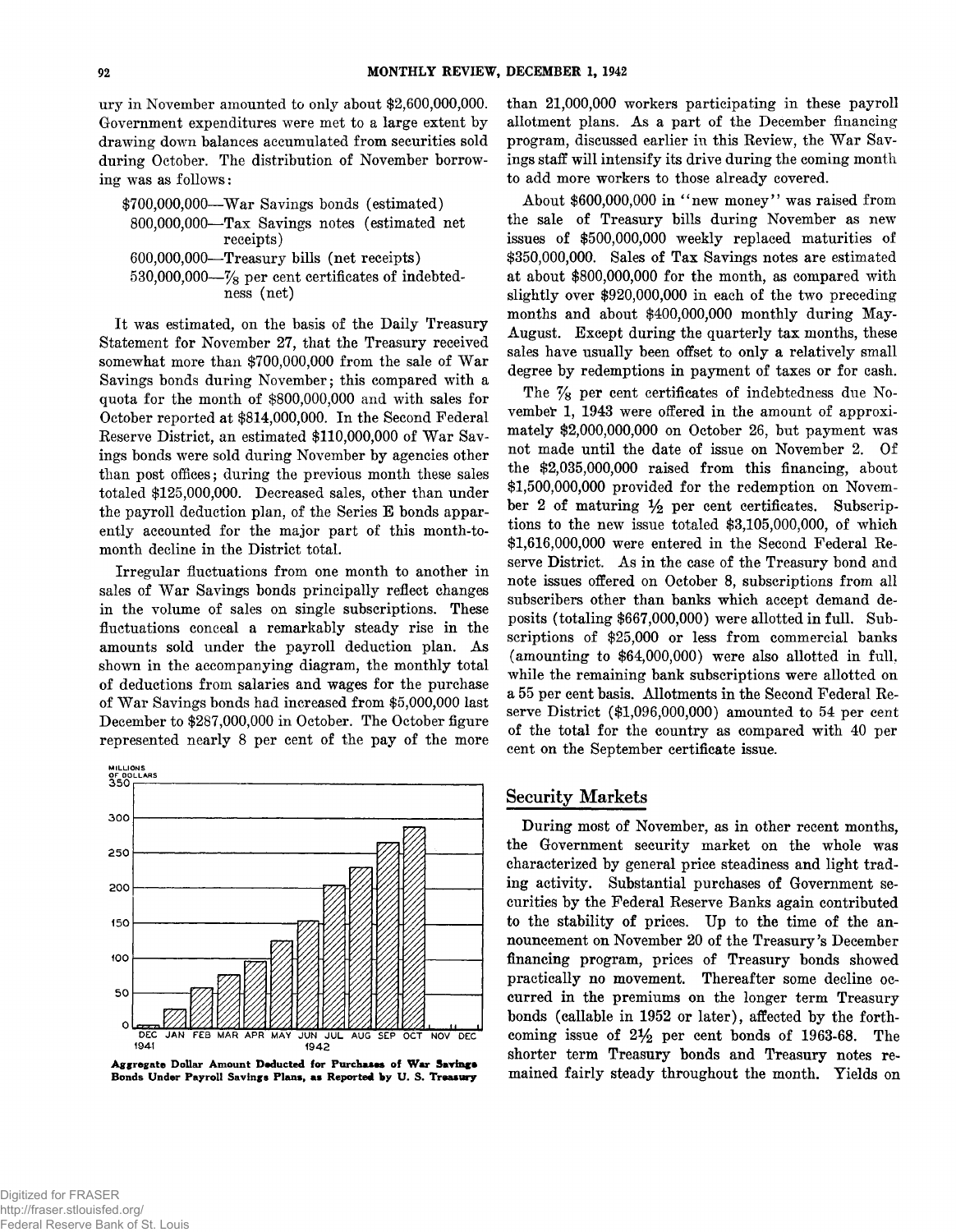**the four issues of certificates of indebtedness now outstanding tended downwards as the month progressed; the average rate at which new Treasury bill offerings** were sold continued slightly below the  $\frac{3}{8}$  per cent buy**ing rate of the Federal Reserve Banks.**

**Municipal bond prices, which had been rising steadily since early this year, leveled off in November. The average yield on prime municipal bonds computed by Standard and Poor's Corporation held steady at 2.20 per cent between October 21 and November 25. Prices of high grade domestic corporation bonds were generally little changed in November, following a slight firming tendency in October.**

The rise in stock prices which started last May con**tinued on through November 9, when prices, as measured by the Standard and Poor's index of 90 stocks, reached the highest point since October, 1941. This high point in prices was accompanied by the heaviest turnover for any day this year. From this high level stock prices drifted gradually lower during the rest of November and, at the end of the month, their general level was slightly lower than that at the end of October.**

# **New Security Issues**

**Corporate and municipal new security financing declined still further during November to about \$34,000,000, a new low level for recent years. Corporate issues amounted to only \$12,000,000, as compared with the low** previous average of \$58,000,000 for July-October. As in **the preceding month, only a negligible amount of funds was raised for new capital purposes during November. Municipal awards aggregated about \$22,000,000.**

**The bulk of the corporate total was accounted for by the private sale to institutional investors of \$11,000,000 Champion Paper and Fibre Company first mortgage 3 % per cent bonds due in 1957. The largest municipal offering was that of \$4,258,000 City of Detroit refunding bonds, maturing serially from 1944 to 1956, priced to yield from 0.75 to 2.10 per cent.**

**Temporary financing, not included in the above totals, amounted to \$62,000,000. The \$55,500,000 Federal Intermediate Credit Bank 0.70 and 0.80 per cent consolidated debentures, maturing in June and September, 1943, comprised the bulk of this total.**

# **Production and Trade**

**Judging from preliminary data, industrial activity in November appears to have at least maintained the record** level reached in October. Weekly estimates of steel pro**duction indicate that there was some reduction from the record tonnage produced in the preceding month, presumably owing to the closing down of some furnaces for**



**repairs; nevertheless, the mills operated at nearly full rated capacity. Electric power production appears to have reached a new record level in November, the daily output of crude petroleum during the first three weeks of the month averaged about the same as in October, while the mining of bituminous coal appears to have fallen off** slightly. After reaching their fall peak in October, load**ings of railway freight declined somewhat in the early weeks of November.**

Early in November the War Production Board an**nounced a new plan— known as the Controlled Materials Plan— designed to control the flow of critical materials into war production. The present priority system, including the Production Requirements Plan, will be gradually replaced. The first materials to be allotted under the new plan are steel, copper, and aluminum.**



**Indexes of Production of Transportation Equipment and Machinery, Adjusted for Seasonal Variation (Board of Governors of the Federal Reserve System data; 1935-39 average =100 per cent)**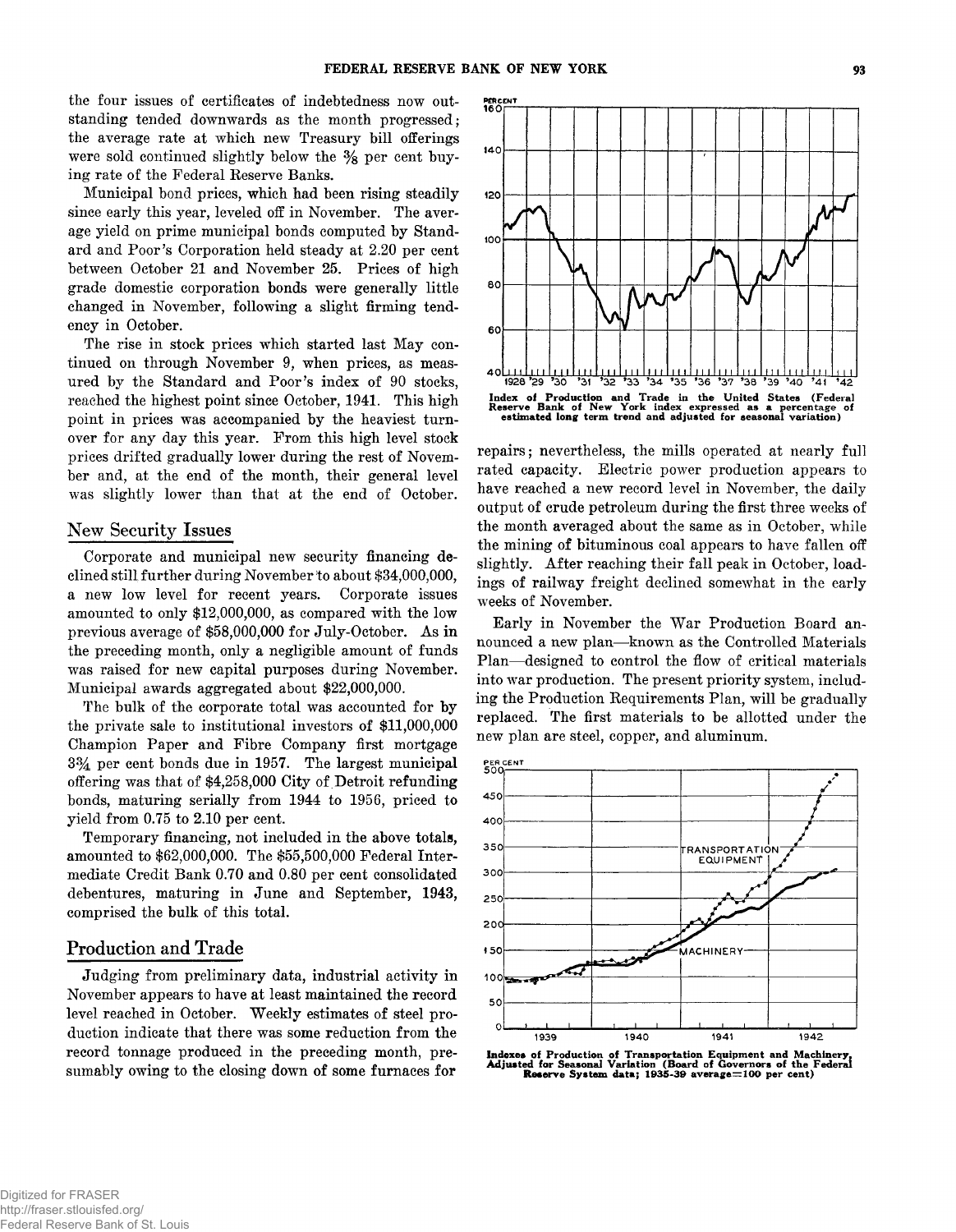#### **PRODUCTION AND TRADE IN OCTOBER**

**During October the monthly index of production and trade computed at this bank rose one point to a record high of 121 per cent of estimated long term trend, as is indicated on an accompanying chart. The index stood eleven points above the level a year earlier. Industrial production moved into new high ground in October, and retail trade in general was slightly above the September level, when seasonal factors are considered.**

**Evidencing the mounting production of war goods, the component index of output of producers' durable goods advanced seven points further in October. The continued rise in this index has been due very largely to the increasing activity of the machinery and transportation equipment industries in which the production of war goods is so highly centered. The rapid advances which these** industrial groups have made since the inauguration of

|                                                                                                                                                   | 1941              | 1942              |                                  |                       |
|---------------------------------------------------------------------------------------------------------------------------------------------------|-------------------|-------------------|----------------------------------|-----------------------|
|                                                                                                                                                   | October           | August            | Sept.                            | October               |
| Indexes of Production and Trade*<br>$(100 =$ estimated long term trend)<br>Index of Production and Trade                                          | 110               | 120               | 120p                             | 121p                  |
| $Production \dots \dots \dots \dots \dots \dots \dots \dots \dots$                                                                                | 116               | 128               | 128p                             | 130p                  |
| $Producers' goods - total \ldots$<br>Producers' durable goods<br>Producers' nondurable goods                                                      | 128<br>138<br>118 | 160<br>191<br>126 | 162p<br>194 <sub>p</sub><br>126p | 166 p<br>201p<br>126p |
| $Consumers'$ goods-total<br>$Consumers'$ durable $goods$<br>Consumers' nondurable goods                                                           | 103<br>95<br>105  | 88<br>39<br>104   | 87p<br>36 о<br>103p              | 86n<br>37n<br>102p    |
| $Durable$ goods—total<br>$Nondurable$ goods—total                                                                                                 | 125<br>111        | 146<br>113        | 148p<br>113p                     | 153 o<br>112p         |
| Primary distribution<br>Distribution to consumer<br>Miscellaneous services                                                                        | 116<br>94<br>103  | 135<br>91<br>129  | 137p<br>89 p<br>128p             | 139p<br>90x<br>129p   |
| Cost of Living, Bureau of Labor Statistics<br>$(100 = 1935 - 39 \text{ average}) \dots \dots \dots \dots$                                         | 109               | 118               | 118                              | 119                   |
| Wage Rates<br>$(100 - 1926 \text{ average}) \dots \dots \dots \dots$                                                                              | 126               | 140               | 142p                             |                       |
| Velocity of Demand Deposits*<br>$(100 - 1935 - 39$ average)<br>$New York City \ldots \ldots \ldots \ldots \ldots \ldots$<br>Outside New York City | 69<br>90          | 71<br>87          | 69<br>85                         | 60<br>81              |

**p Preliminary. \* Adjusted for seasonal variation.**

**the National defense program in the summer of 1940 are shown on an accompanying chart. During October the output of producers' nondurable goods, and of consumers' goods— both durable and nondurable— was maintained at approximately the September level.**

**In retail trade, sales by department stores, mail order houses, and variety chain store systems, after allowance for seasonal factors, were somewhat higher in October than in September, whereas grocery chain store sales declined slightly.**

# **Employment and Payrolls**

**During October continued increases in employment at New York State factories producing war goods more than offset seasonal layoffs by canneries and other food**

**processing plants. On the whole, manufacturing work**ing forces were  $1\frac{1}{2}$  per cent larger than in September. **Factory payrolls in the State rose 3***y 2* **per cent in the same period. Large numbers of workers were hired during the month by shipyards and plants manufacturing aircraft, tanks, and electrical goods, but employment in most consumers' goods plants was unchanged or somewhat lower than in September. Compared with October, 1941, factory employment was** *6y 2* **per cent higher, while payrolls were 31 per cent greater, reflecting a rise of 22***y 2* **per cent in average weekly earnings during the year.**

As the accompanying diagram shows, Upstate New **York has benefited much more from the defense program and war production than has New York City. Although the employment gains in the Upstate region have tended to taper off in the past year, during October working forces there were 8 per cent larger than a year previous, while in New York City the year-to-year gain was only 3***y 2* **per cent. The various Upstate industrial areas are for the most part well fitted to do war work, but New York City is handicapped by the predominance of consumers' nondurable goods production, by high costs, and by the relatively small size of most plants in the city. Out of 27,200 New York City factories listed by the 1939 Census of Manufactures, 26,400 or 97 per cent employed fewer than 100 persons, and 46 per cent** employed not more than five workers. As a result of **these factors, New York City received only about 2 per cent of the total volume of war orders awarded up to August, 1942, although in 1939 it produced over 7 per** cent of the nation's manufactures. At the present time **material shortages and restrictions on production of civilian goods are seriously affecting the city's industries. According to the United States Employment Service,**



**Factory Employment in New York City and Upstate New York, Without Adjustment for Seasonal Variation (1935-39 aver age=100 per cent)**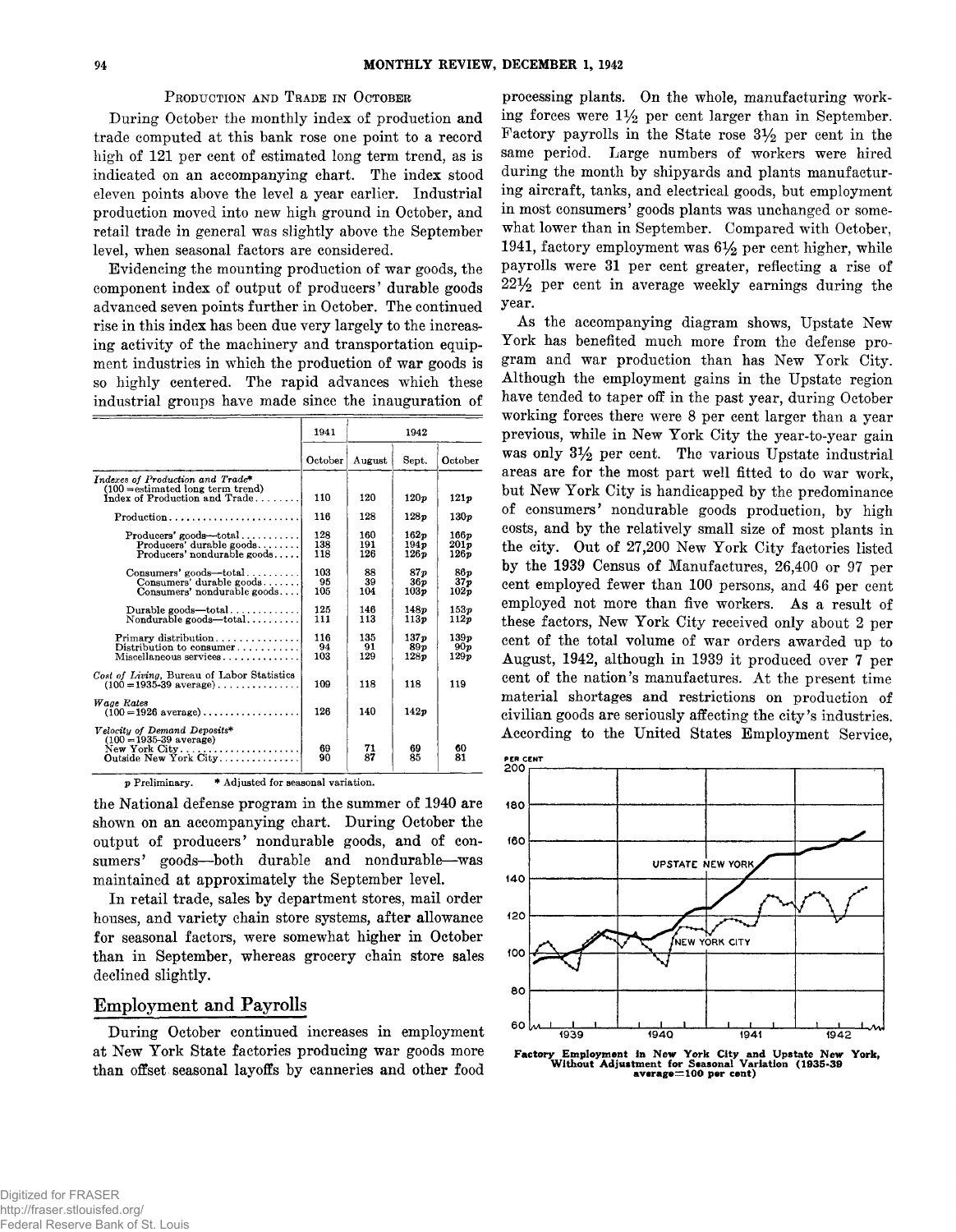**New York City now has approximately 200,000 unemployed— a decided contrast to most other industrial areas where labor shortages either are imminent or already exist.**

**In the United States as a whole, the number of persons at work in October was estimated by the Bureau of the Census at 52,400,000, the same as in September, but a gain of 2,200,000 from October, 1941. The year-to-year increase was about evenly divided between agricultural and nonagricultural pursuits. Unemployment declined further to an estimated 1,600,000 persons, the lowest level in recent years. Despite large withdrawals for the armed forces, the total labor force has remained at approximately the year earlier level through the entrance into the labor force of many housewives, students, and others not normally or formerly employed. It is interesting to note that although the number of men in the total labor force was 1,400,000 less than in October, 1941, this decrease was almost entirely offset by the increasing number of women workers.**

#### **Commodity Prices**

**Wholesale commodity prices were relatively stable during November, although the Bureau of Labor Statistics comprehensive weekly index of prices went up slightly. This increase reflected advances in the prices of some agricultural products, particularly corn, certain permitted upward adjustments in price ceilings, and higher prices on tobacco products and alcohol, due to the addition to prevailing quotations of new Federal excise taxes. Prices for wool and hogs tended to show declines for the month. In response to the heavy seasonal marketings of this year's record pig crop, hog quotations reached the lowest levels since March.**

**Based on conditions as of November 1, the Department of Agriculture confirmed its earlier estimates of a record output this year for agriculture as a whole. It was indicated that the 1942 production of corn, hay, fruits, commercial vegetables, oilseed, sugar crops, livestock, poultry, milk, and eggs would be unprecedented. The 1942 cotton crop was placed at 13,329,000 bales, based on conditions as of November 1. This estimate, while 2,585,000 bales larger than last year's harvest, is about 700,000 less than the forecast of two months earlier, owing among other factors to excessive rainfall and labor shortage.**

**The accompanying table shows the Federal Crop** Reporting Board's estimates of the 1942 output of ten **major crops which in 1940 were the source of about 60 per cent of the cash agricultural income from all crops. The production of five of the ten crops is expected to be** at record levels this year, while increases over the 1941 **levels are indicated for all of the items. The estimate of**

|                                                                                                                                                                                                                                                                                                                                                                                     | 1942<br>Production<br>of major<br>$\alpha$ rops <sup>*</sup>                    | Year of<br>record<br>output<br>(through)<br>1941)                            | Percentage change 1942<br>production compared with                                                        |                                                                                                      |  |
|-------------------------------------------------------------------------------------------------------------------------------------------------------------------------------------------------------------------------------------------------------------------------------------------------------------------------------------------------------------------------------------|---------------------------------------------------------------------------------|------------------------------------------------------------------------------|-----------------------------------------------------------------------------------------------------------|------------------------------------------------------------------------------------------------------|--|
|                                                                                                                                                                                                                                                                                                                                                                                     |                                                                                 |                                                                              | 1941<br>Production                                                                                        | Production<br>in<br>record year                                                                      |  |
| Cotton $(1,000 \text{ bales of } 500 \text{ lbs.})$<br>Tobacco $(1,000,000$ lbs.)<br>Potatoes $(1,000,000 \text{ bu.})$<br>Oats $(1,000,000 \text{ bu.}) \dots \dots$<br>Wheat $(1,000,000 \text{ bu.})$<br>Corn $(1,000,000$ bu.)<br>Sugar beets $(1,000 \text{ tons}) \dots$ .<br>Hay, tame $(1,000,000 \text{ tons})$<br>Peanuts $(1.000, 000$ lbs.)<br>Soybeans (1,000,000 bu.) | 13,329<br>1.436<br>380<br>1.370<br>984<br>3.185<br>12,784<br>92<br>2,811<br>210 | 1937<br>1939<br>1928<br>1920<br>1915<br>1920<br>1940<br>1940<br>1940<br>1941 | $+24.1$<br>$+13.9$<br>$+ 6.1$<br>$+16.5$<br>$+4.0$<br>$+19.2$<br>$+24.0$<br>$+12.2$<br>$+90.3$<br>$+96.3$ | $-29.6$<br>$-23.4$<br>$-9.5$<br>$-5.1$<br>$-2.5$<br>$+3.7$<br>$+4.0$<br>$+8.2$<br>$+60.6$<br>$+96.3$ |  |

**♦Preliminary estimates based on conditions as of November 1; U. S. De-partment of Agriculture.**

**this year's crop of soybeans and peanuts, the production of which has been stimulated sharply as sources of vegetable oils, is nearly twice as large as in 1941.**

**The average living costs of wage earners and lower salaried workers in urban centers rose 1 per cent further between September 15 and October 15, according to the Bureau of Labor Statistics index. This increase was due largely to advances in retail food prices which occurred late in September and early in October, prior to the action of the Office of Price Administration bringing under** control an additional 30 per cent of family food ex**penditures. Retail prices of foods under control before September 1 advanced only fractionally between mid-September and mid-October, while those placed under control on October 5, as well as the remaining items not under regulation, increased nearly 6 per cent in this period.**

#### **Building**

**In New York and Northern New Jersey the volume of contracts awarded for factory construction during the first ten months of the year was almost one-fifth greater than for the whole of 1941, according to the reports of**



**Annual Value of Construction Contract Awards in New York State and Northern New Jersey (F. W. Dodge Corporation data)**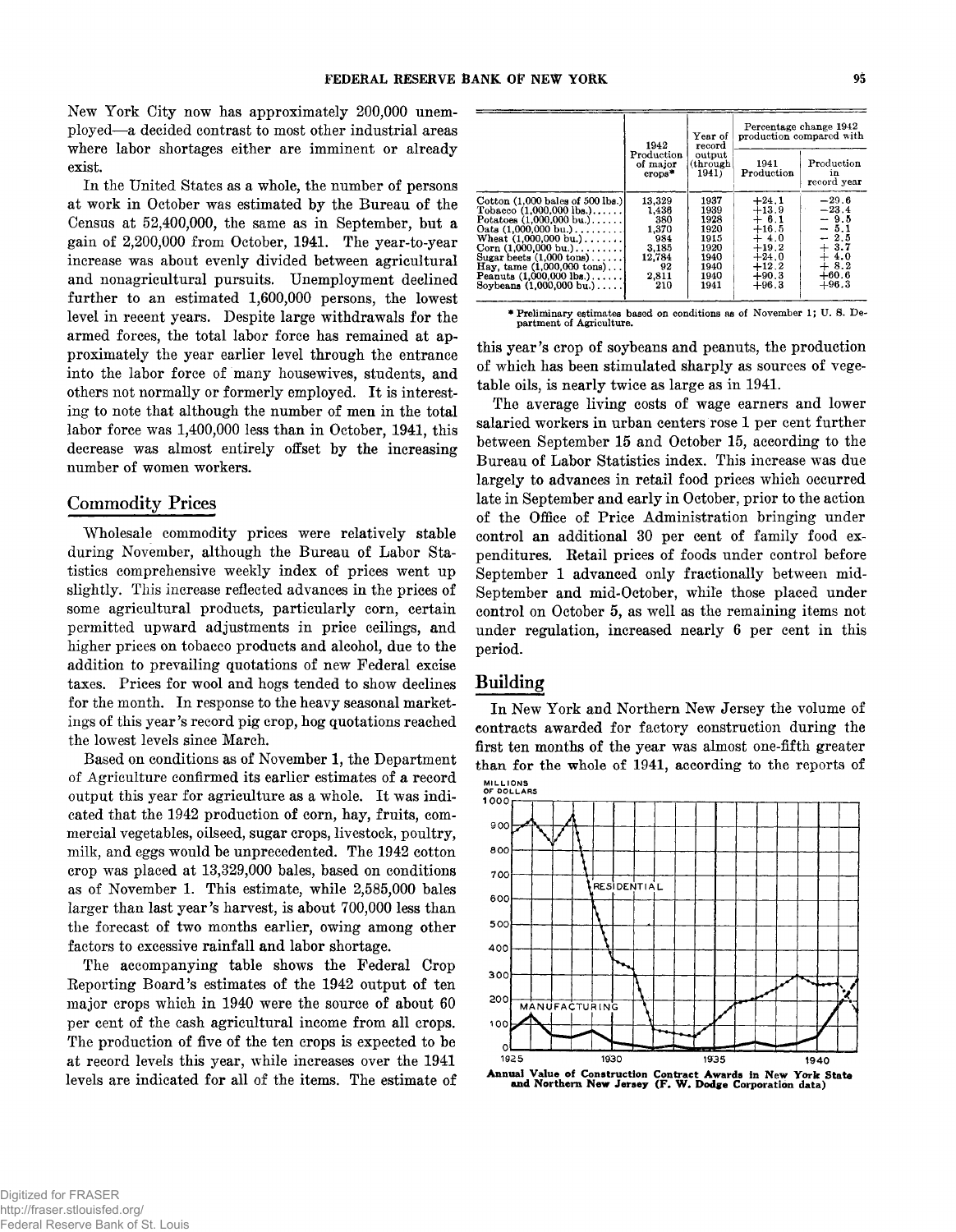the F. W. Dodge Corporation. During the last two **years the volume of contracts awarded for such purposes has reached record levels as a direct result of the war** construction program. As the accompanying chart shows, **the increase during these years represents the major plant expansion undertaken in this area during the period from 1925 to 1942. In fact, the 1941 total and the estimated total for 1942 are about equal to the total volume of factory building contracts awarded during the fourteen year period from 1927 through 1940. Roughly three quarters of such contracts awarded during 1941 and the first ten months of 1942 were Government contracts for war plant construction.**

**The movement of contract awards for residential building in this area presents a strikingly different picture. Although the volume of such contracts increased somewhat after 1934, it never approached the record level of the twenties and since 1939 it has fallen off almost 50 per cent. During 1942 the volume of awards for private residential building has declined sharply owing primarily to restrictions on nonessential building and the shortage of certain building materials. The volume of awards for public residential building, though considerably higher than in 1941, has not been large enough to** offset the fall in private building. All of the decline in **residential building during 1942 has occurred in the Metropolitan New York and Northern New Jersey area. In contrast, the volume of contracts for such projects awarded in Upstate New York during the first ten months of 1942 was two-thirds greater than in the corresponding period of 1941.**

# **Department Store Trade**

**Total department store sales in this District during October showed more than the usual advance over the PER CENT**<br>200



**Indexes of Sales and Stocks of Reporting Department Stores in the Second Federal Reserve District, Adjusted for Seasonal Variation (1923-25 average=100 per cent)**

**September level to reach 115 per cent of the 1923-25 average, and were only slightly below the relatively high level of September, 1941. Estimates based on the first three weeks of November, indicate that sales in this month rose by about the usual seasonal amount over the October average. This bank's seasonally adjusted indexes of department store sales and stocks are shown on the accompanying chart from 1939 through October, 1942. Stocks on hand, which evidenced a fairly steady gain from 1939 through May, 1941, rose rapidly to a record high level in July, 1942, but in each month since they have shown a decline. The index for October, 1942,** however, is still 67 per cent above May, 1941.

**Large year-to-year gains in sales during October were made in practically all localities in this District, and for the first ten months of this year, total sales of the reporting department stores in the Second Federal Reserve District were 7 per cent higher than in the corresponding ten months of 1941.**

**Figures received from a limited number of department stores in this District indicate that at the end of October outstanding orders for merchandise purchased by the stores, to be delivered to them at a later date, were about 8 per cent below October, 1941, but were slightly higher than in either August or September, 1942.**

|                                                                                                                                                                                                                                                                                                                                                                                                                                                                         | Percentage changes from a year earlier                                                                                                                                       |                                                                                                                                                                                                                |                                                                                                                                       |  |
|-------------------------------------------------------------------------------------------------------------------------------------------------------------------------------------------------------------------------------------------------------------------------------------------------------------------------------------------------------------------------------------------------------------------------------------------------------------------------|------------------------------------------------------------------------------------------------------------------------------------------------------------------------------|----------------------------------------------------------------------------------------------------------------------------------------------------------------------------------------------------------------|---------------------------------------------------------------------------------------------------------------------------------------|--|
| Department stores                                                                                                                                                                                                                                                                                                                                                                                                                                                       | Net Sales                                                                                                                                                                    |                                                                                                                                                                                                                | Stock on                                                                                                                              |  |
|                                                                                                                                                                                                                                                                                                                                                                                                                                                                         | October.<br>1942                                                                                                                                                             | Jan. through<br>October, 1942                                                                                                                                                                                  | hand.<br>October 31,<br>1942                                                                                                          |  |
| New York City<br>Northern New Jersey<br>Newark<br>Westchester and Fairfield Counties<br>Bridgeport<br>Lower Hudson River Valley<br>Mohawk River Valley<br>Syracuse<br>Northern New York State<br>Southern New York State<br>$Binchamton, \ldots, \ldots, \ldots, \ldots, \ldots$<br>Elimira<br>Western New York State<br>$\text{Buffalo}\dots\dots\dots\dots\dots\dots\dots\dots\dots$<br>Niagara Falls<br>$Rochester \ldots \ldots \ldots \ldots \ldots \ldots \ldots$ | $+18$<br>$+8$<br>$+12$<br>$+20$<br>$+21$<br>$+15$<br>$+17$<br>$+8$<br>- 1<br>$+22$<br>$+38$<br>$+17$<br>$+13$<br>$+17$<br>$+15$<br>$+10$<br>$+18$<br>$+21$<br>$+48$<br>$+13$ | $\begin{array}{c} + & 6 \\ + & 4 \end{array}$<br>$+6$ <sub>+12</sub><br>$+14$<br>$rac{1}{2}$<br>1<br>- 8<br>$+12$<br>$+25$<br>$+8$<br>$-4$<br>$\pm$<br>-9<br>$+$ 6<br>$+12$<br>$+12$<br>$+13$<br>$+36$<br>$+9$ | $+26$<br>$+19$<br>$+21$<br>$+10$<br>$+11$<br>$+~1$<br>- 3<br>$+11$<br>$+36$<br>$+$ 4<br>$\rm +15$<br>$+17$<br>$+18$<br>$+11$<br>$+16$ |  |
| All department stores                                                                                                                                                                                                                                                                                                                                                                                                                                                   | $+16$                                                                                                                                                                        | $+7$                                                                                                                                                                                                           | $+22$                                                                                                                                 |  |
| Apparel stores                                                                                                                                                                                                                                                                                                                                                                                                                                                          | $+16$                                                                                                                                                                        | $+6$                                                                                                                                                                                                           | $+8$                                                                                                                                  |  |

**Indexes of Department Store Sales and Stocks, Second Federal Reserve Distriot (1923-25 average = 100)**

|                                                                                 | 1941<br>1942 |            |            |            |
|---------------------------------------------------------------------------------|--------------|------------|------------|------------|
|                                                                                 |              |            |            |            |
|                                                                                 | October      | August     | Sept.      | October    |
| Sales (average daily), unadjusted<br>Sales (average daily), seasonally adjusted | 112<br>99r   | 93<br>123  | 120<br>112 | 130<br>115 |
| Stocks. unadjusted<br>Stocks, seasonally adjusted $r$                           | 128<br>116   | 162<br>165 | 161<br>156 | 158<br>145 |

**r Revised.**